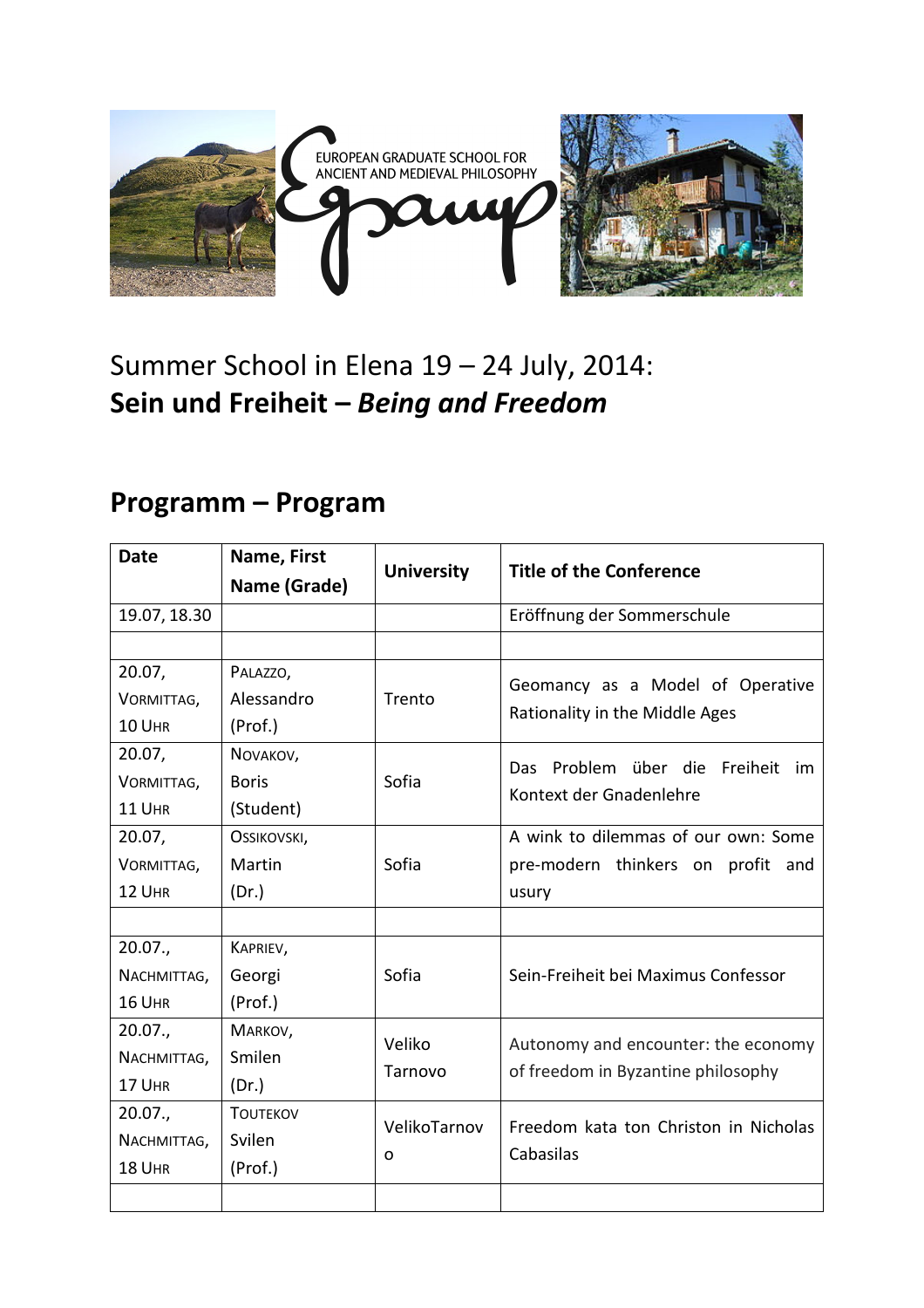| 21.07.,<br>VORMITTAG,<br>10 UHR     | TRIZIO<br>Michele<br>(Prof.)          | Bari / Köln | On the Greek Sources of Robert<br>Grosseteste's Commentary on Posterior<br>Analytics: New Findings and their<br>Impact on the Chronology of Medieval<br><b>Aristotle Translation</b> |
|-------------------------------------|---------------------------------------|-------------|--------------------------------------------------------------------------------------------------------------------------------------------------------------------------------------|
| 21.07.,<br>VORMITTAG,<br>11 UHR     | NANEV,<br>Athanas<br>(Student)        | Sofia       | Metaphysics in al-Farabi's Classification<br>of Sciences                                                                                                                             |
| 21.07.,<br>VORMITTAG,<br>12 UHR     | TODOROV,<br>Todor<br>(Dr.)            | Sofia       | of<br>intellect<br>Metaphysics<br>versus<br>metaphysics of being in the Arabic<br>medieval tradition                                                                                 |
| 21.07.,<br>NACHMITTAG,<br>16 UHR    | YANAKIEVA, Slava<br>(PhD Student)     | Sofia       | Devil's Rights and Man's Freedom in<br>Two Late Medieval English Dramatic<br><b>Texts</b>                                                                                            |
| 21.07.,<br>NACHMITTAG,<br>17 UHR    | GEORGIEVA,<br>Katerina<br>(Student)   | Sofia       | Specificity of perceiving the body by<br>Augustine of Hippo and Johannes<br>Scotus Eriugena. The theoretical frame<br>and reception in medieval culture                              |
| 21.07.,<br>NACHMITTAG,<br>18.30 UHR |                                       |             | Fußball                                                                                                                                                                              |
| 22.07.,<br>VORMITTAG,<br>10 UHR     | MLADENOV,<br>Simeon<br>(Student)      | Sofia       | Anselm of Canterbury on being and<br>freedom                                                                                                                                         |
| 22.07.,<br>VORMITTAG,<br>11 UHR     | BONINI,<br>Francesca<br>(PhD Student) | Trento      | The Lectura Thomasina of William of<br>Peter of Godin and the question Utrum<br>esse et essentia differant in rebus<br>creates                                                       |
| 22.07.,<br>VORMITTAG,<br>12 UHR     | DI SEGNI,<br>Diana<br>(Dr.)           | Cologne     | Philosophical quotations from the Guide<br>of the Perplexed in Ramón Martí's Pugio<br>Fidei                                                                                          |
| 22.07.,<br>NACHMITTAG,<br>16 UHR    | MAURIEGE,<br>Maxime<br>(Dr.)          | Cologne     | Die Compilatio mystica als Versuch<br>Systematisierung<br>einer<br>der<br>volkssprachigen Lehre Meister Eckharts<br>und seiner 'Schule'                                              |
| 22.07.,<br>NACHMITTAG,              | DORDEVIC,<br>Milan                    | Skopje      | Von Sklaven, Knechten und Söhnen. Der<br>Motivationsbegriff<br>der<br>in                                                                                                             |